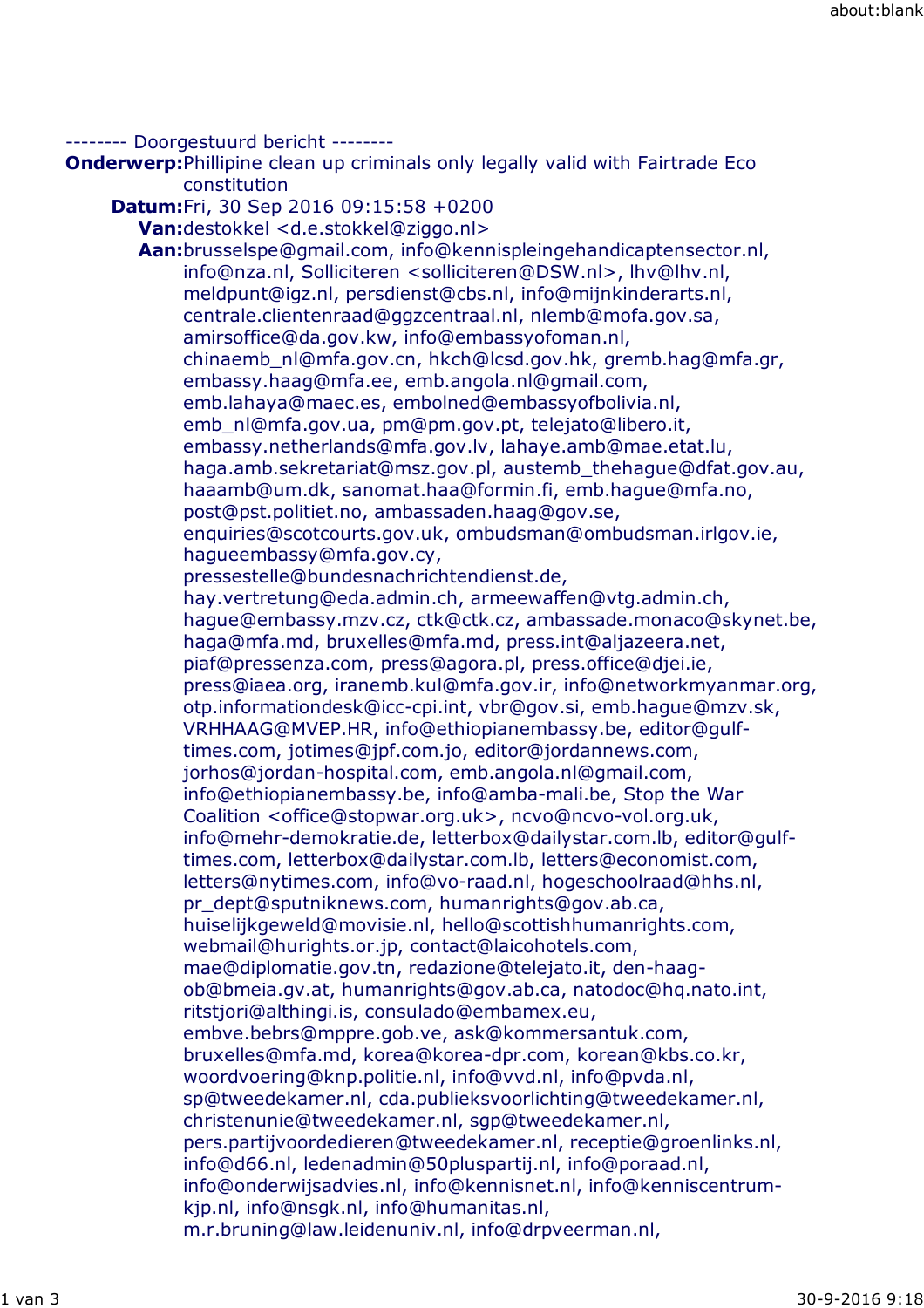info@jeugdzorgnederland.nl, redactie@doof.nl, pers@steunbartimeus.nl, info@njr.nl, pb.vanbogaert@skynet.be

## **Phillipines, Jongerenwerkers, School, Embassies, ICC-hel,**

Phillipines, You know that I am not against your clean up of criminals in the Phillipines.

In Holland, parliament - monarchy - judiciary - barassociation - lobby feel pitty for the criminal; they make the victim suffer most... during the rest of the life of the victim.

But, you do make a Giga-mistake.

## **You must give the people a New Constitution for a Fairtrade & Eko economy, while you clean up criminals.**

You have to do both at the same time: punish the onces who are criminal, but also educate the people on 'new good behavior for all of us'.

My Constitution for the Republic NL is unique and effective.

I make every single person - rich or poor, intelligent or stupid, old or young present a solution for a conflict in the first court trail. The Arbitration-court.

When the people grow accustumed to 'the obligation to present a solution', many problems will disappear from the bureaucracy.... and the nation.

**http://www.desireestokkel-nl.net/constitution-republic-nl.html http://www.desireestokkel-nl.net/arbitrage-rechtbank.html**

**With regards,**



**DesireeStokkel donkerelaan 39 2061jk bloemendaal**